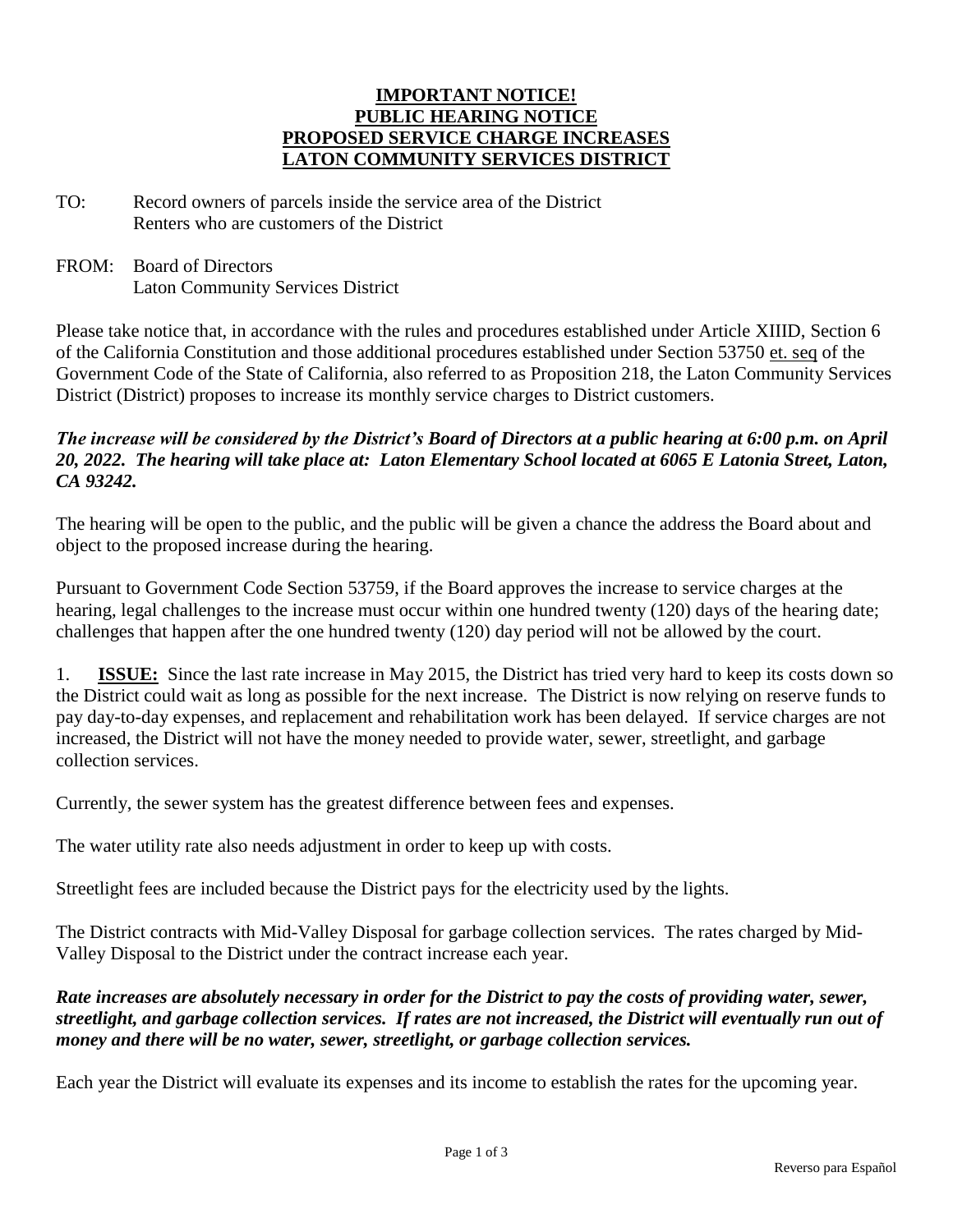#### **¡NOTICIA IMPORTANTE! AVISO DE AUDIENCIA PÚBLICA AUMENTOS DE CARGOS POR SERVICIO PROPUESTOS LATON COMMUNITY SERVICES DISTRICT**

- PARA: Registrar propietarios de parcelas dentro del área de servicio del Distrito Inquilinos que son clientes del Distrito
- DESDE: Junta Directiva Laton Community Services District

Tenga en cuenta que, de acuerdo con las reglas y los procedimientos establecidos en el Artículo XIIID, la Sección 6 de la Constitución de California y los procedimientos adicionales establecidos en la Sección 53750 et. seq del Código de Gobierno del Estado de California, también conocida como Proposición 218, el Distrito de Servicios Comunitarios de Laton (Distrito) propone aumentar los cargos mensuales por servicio a los clientes del Distrito.

#### *El aumento será considerado por la Junta Directiva del Distrito en una audiencia pública a las 6:00 p.m. el 20 de abril de 2022. La audiencia tendrá lugar en: Laton Elementary School ubicada en 6065 E Latonia Street, Laton, CA 93242.*

La audiencia estará abierta al público, y el público tendrá la oportunidad de dirigirse a la Junta y objetar el aumento propuesto durante la audiencia.

De conformidad con la Sección 53759 del Código de Gobierno, si la Junta aprueba el aumento de los cargos por servicio en la audiencia, las objeciones legales al aumento deben ocurrir dentro de los ciento veinte (120) días posteriores a la fecha de la audiencia; El tribunal no permitirá las impugnaciones que ocurran después del período de ciento veinte (120) días.

1. **PROBLEMA:** Desde el último aumento de tarifas en mayo de 2015, el Distrito se ha esforzado mucho por mantener sus costos bajos para poder esperar el mayor tiempo posible para el próximo aumento. El Distrito ahora depende de los fondos de reserva para pagar los gastos diarios y el trabajo de reemplazo y rehabilitación se ha retrasado. Si no se aumentan los cargos por servicio, el Distrito no tendrá el dinero necesario para proporcionar los servicios de agua, alcantarillado, alumbrado público y recolección de basura.

Actualmente, el sistema de alcantarillado tiene la mayor diferencia entre tarifas y gastos.

La tarifa del servicio de agua también necesita un ajuste para mantenerse al día con los costos.

Las tarifas de alumbrado público están incluidas porque el Distrito paga la electricidad utilizada por las luces.

El Distrito tiene contrato con Mid-Valley Disposal para los servicios de recolección de basura. Las tarifas cobradas por Mid-Valley Disposal al Distrito en virtud del contrato aumentan cada año.

*Los aumentos de tarifas son absolutamente necesarios para que el Distrito pague los costos de los servicios de agua, alcantarillado, alumbrado público y recolección de basura. Si no se aumentan las tarifas, el Distrito eventualmente se quedará sin dinero y no habrá servicios de agua, alcantarillado, alumbrado público o recolección de basura.*

Cada año el Distrito evaluará sus gastos y sus ingresos para establecer las tarifas para el próximo año.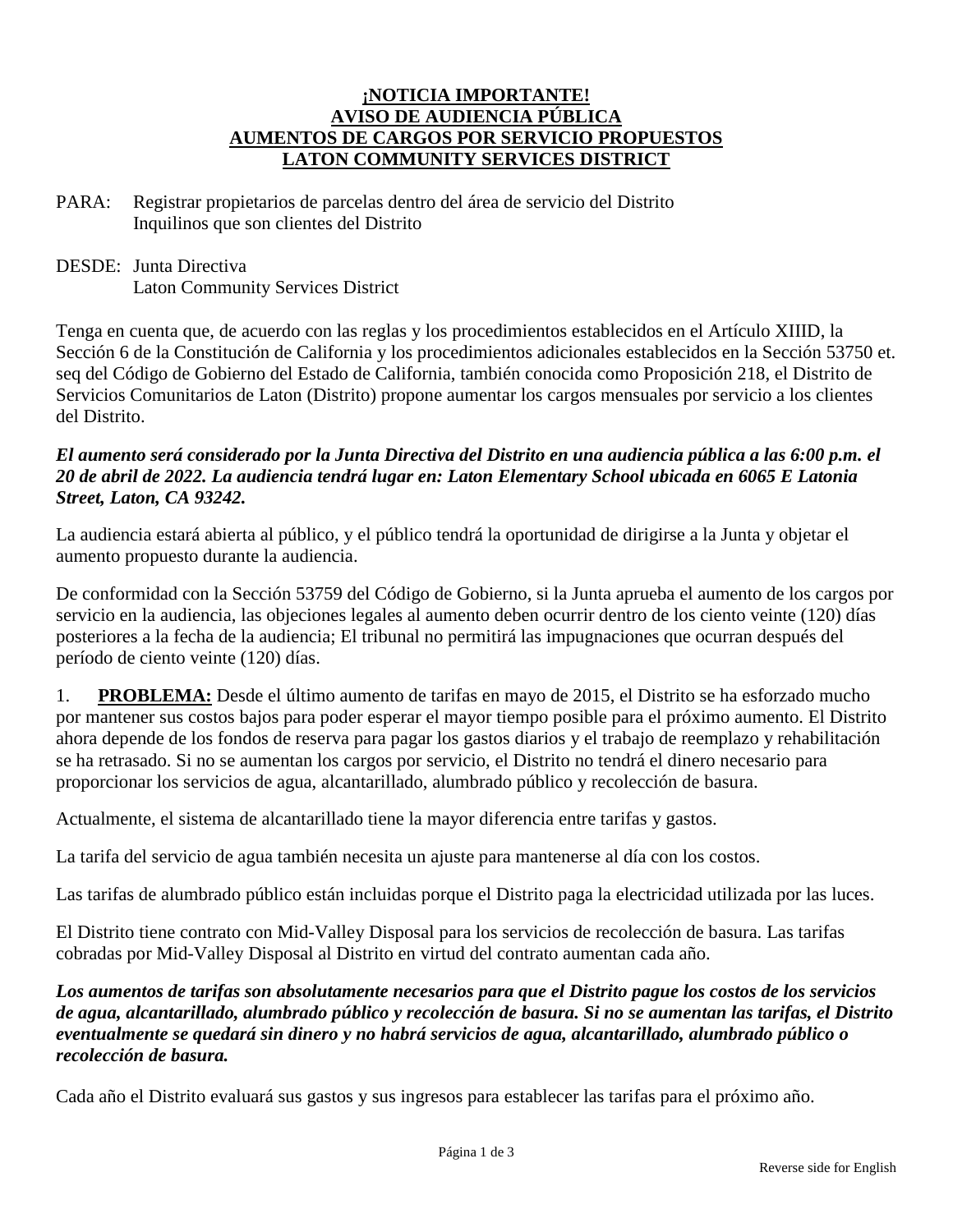### 2. **PROPOSED SERVICE CHARGE AMOUNTS:** The table below summarizes 5-year projected water, sewer, and streetlight single-family service charges.

The proposed water rate will continue to include a monthly base rate plus a fee based on consumption. The base rate is paid by each customer regardless of the amount of water used. The rate established for consumption will apply to the amount of water used by each customer. The base rate will pay the District's fixed expenses that are not affected by the amount of water customers use, and the consumption rate will pay the expenses that go up and down depending on the amount of water used. The new water rates have been calculated to generate just enough money for the District to pay all water-related costs, and the rates are broken down as follows: (i) the District's fixed water costs are divided evenly between all customers through the base rate; (ii) the District's variable water costs are divided between customers based upon how much water each customer uses (customers who use more water each pay their fair share of the variable costs).

The District's sewer costs will be divided between all customers evenly because the District is unable to measure the amount of wastewater that each customer sends to the District's wastewater treatment plant.

The District's street lighting costs will be divided evenly between all customers because the streetlights benefit all customers.

The rates shown in the table will be the maximum rates. Actual rates for any year will be set by the District after completing the annual budget process, and the rates could be lower than what is shown in the table.

The amounts listed below are the monthly rates that could be established by the District through Fiscal Year 2026-2027. Increases beyond what is shown in the table below would require another Proposition 218 report and hearing.

|                |                                        |                     | Maximum Single-Family Rates by Fiscal Year |           |           |           |           |  |
|----------------|----------------------------------------|---------------------|--------------------------------------------|-----------|-----------|-----------|-----------|--|
| <b>Budget</b>  | Rate Type                              | Units               | 2022-2023                                  | 2023-2024 | 2024-2025 | 2025-2026 | 2026-2027 |  |
|                |                                        |                     |                                            |           |           |           |           |  |
| <b>WATER</b>   | Base Rate $\angle$ <sup>1</sup>        | \$/Month            | \$33.60                                    | \$35.45   | \$37.40   | \$39.45   | \$41.62   |  |
|                | Consumption $^{2}$                     | \$/100 cu. ft. $23$ | \$0.82                                     | \$0.87    | \$0.91    | \$0.96    | \$1.02    |  |
|                |                                        |                     |                                            |           |           |           |           |  |
| <b>SEWER</b>   | <b>Flat Rate</b>                       | \$/Month            | \$43.25                                    | \$45.63   | \$48.14   | \$50.79   | \$53.58   |  |
|                |                                        |                     |                                            |           |           |           |           |  |
| <b>STREET</b>  | <b>Flat Rate</b>                       | \$/Month            | \$4.00                                     | \$4.22    | \$4.45    | \$4.70    | \$4.96    |  |
| <b>LIGHTS</b>  |                                        |                     |                                            |           |           |           |           |  |
|                |                                        |                     |                                            |           |           |           |           |  |
| <b>GARBAGE</b> | See table below for detailed breakdown |                     |                                            |           |           |           |           |  |

 $\angle$ 1 To be charged to each customer regardless of water usage.

 $\angle 2$  Consumption charge starts with the first unit of water used and is added to the base rate.

 $\angle 3$  100 cu. ft. = 748.05 gallons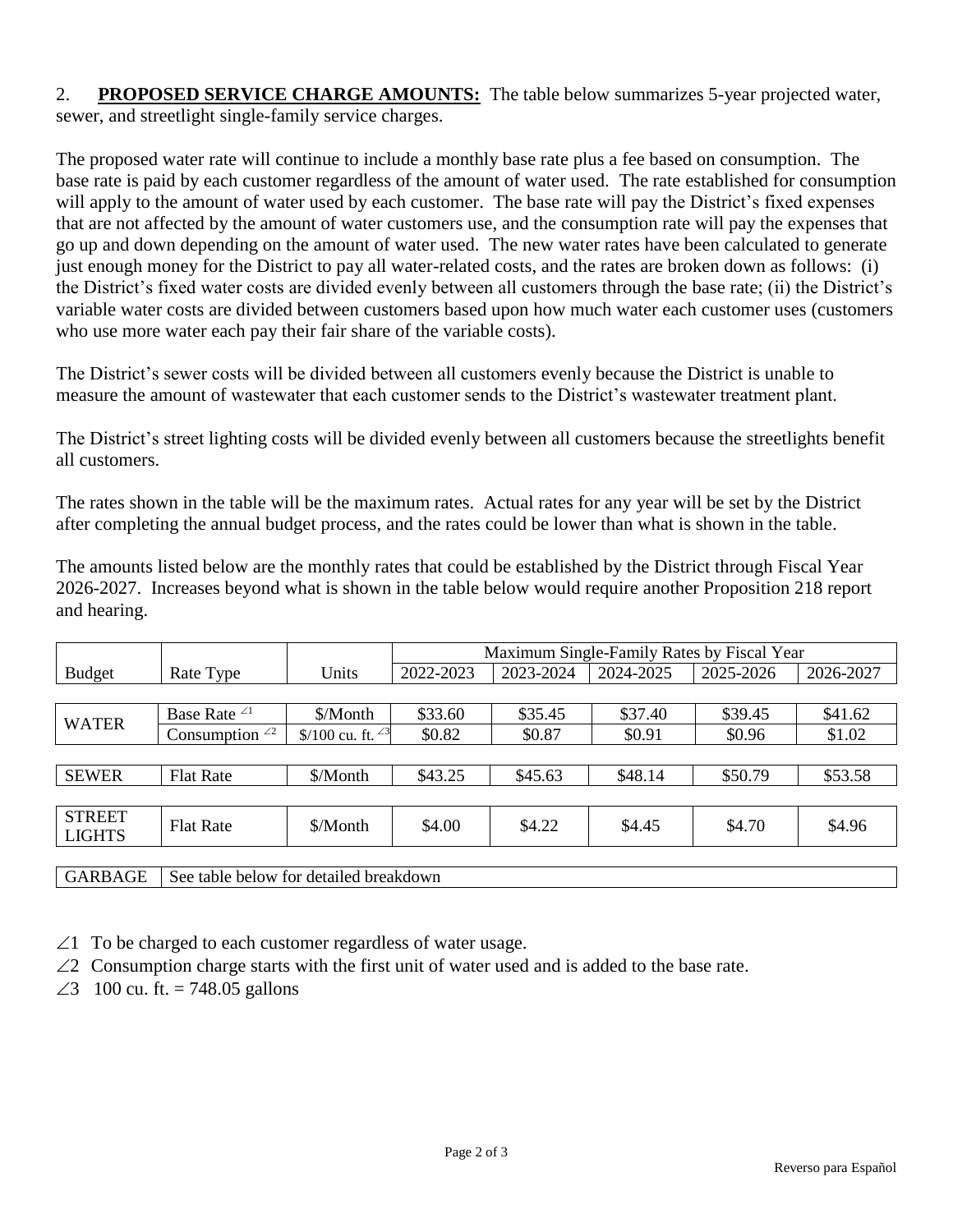## 2. **CANTIDADES DE CARGO POR SERVICIO PROPUESTAS:** La siguiente tabla resume los cargos por servicio de agua, alcantarillado y alumbrado público proyectados a 5 años para una sola familia.

La tarifa de agua propuesta continuará incluyendo una tarifa base mensual más una tarifa basada en el consumo. La tarifa base la paga cada cliente independientemente de la cantidad de agua utilizada. La tarifa establecida para el consumo se aplicará a la cantidad de agua utilizada por cada cliente. La tarifa base pagará los gastos fijos del Distrito que no se ven afectados por la cantidad de agua utilizada por los clientes, y la tarifa de consumo pagará los gastos que aumentan y disminuyen dependiendo de la cantidad de agua utilizada. Las nuevas tarifas de agua se han calculado para generar suficiente dinero para que el Distrito pague todos los costos relacionados con el agua, y las tarifas se desglosan de la siguiente manera: (i) los costos fijos de agua del Distrito se dividen equitativamente entre todos los clientes a través de la tarifa base ; (ii) los costos variables de agua del Distrito se dividen entre los clientes según la cantidad de agua que usa cada cliente (los clientes que usan más agua pagan su parte justa de los costos variables).

Los costos de alcantarillado del Distrito se dividirán entre todos los clientes de manera equitativa porque el Distrito no puede medir la cantidad de aguas residuales que cada cliente envía a la planta de tratamiento de aguas residuales del Distrito.

Los costos de alumbrado público del Distrito se dividirán en partes iguales entre todos los clientes porque el alumbrado público beneficia a todos los clientes.

Las tarifas mostradas en la tabla serán las tarifas máximas. El distrito establecerá las tarifas reales para cualquier año después de completar el proceso de presupuesto anual, y las tarifas podrían ser más bajas que las que se muestran en la tabla.

Los montos enumerados a continuación son las tarifas mensuales que podría establecer el Distrito hasta el año fiscal 2026-2027. Los aumentos más allá de lo que se muestra en la siguiente tabla requerirían otro informe y audiencia de la Proposición 218.

|                                  |                           |                               | Tarifas máximas unifamiliares por año fiscal |                                                                               |           |           |           |  |
|----------------------------------|---------------------------|-------------------------------|----------------------------------------------|-------------------------------------------------------------------------------|-----------|-----------|-----------|--|
| Presupuesto                      | Tipo de cambio            | Unidades                      | 2022-2023                                    | 2023-2024                                                                     | 2024-2025 | 2025-2026 | 2026-2027 |  |
|                                  |                           |                               |                                              |                                                                               |           |           |           |  |
| <b>AGUA</b>                      | Tasa básica <sup>∠1</sup> | $\frac{\text{S}}{\text{Mes}}$ | \$33.60                                      | \$35.45                                                                       | \$37.40   | \$39.45   | \$41.62   |  |
|                                  | Consumo $^{2}$            | \$/100 cu. ft. $23$           | \$0.82                                       | \$0.87                                                                        | \$0.91    | \$0.96    | \$1.02    |  |
|                                  |                           |                               |                                              |                                                                               |           |           |           |  |
| <b>ALCANTARILLA</b>              | Tarifa plana              | $$$ Mes /                     | \$43.25                                      | \$45.63                                                                       | \$48.14   | \$50.79   | \$53.58   |  |
|                                  |                           |                               |                                              |                                                                               |           |           |           |  |
| LUCES DE                         | Tarifa plana              | $\frac{\text{S}}{\text{Mes}}$ | \$4.00                                       | \$4.22                                                                        | \$4.45    | \$4.70    | \$4.96    |  |
| <b>LA CALLE</b>                  |                           |                               |                                              |                                                                               |           |           |           |  |
|                                  |                           |                               |                                              |                                                                               |           |           |           |  |
| $P_{\text{A}}$ $\alpha$ $\alpha$ | $\sim$                    | $\cdot$ $\cdot$               | $\blacksquare$                               | $\mathbf{1}$ $\mathbf{1}$ $\mathbf{1}$ $\mathbf{1}$ $\mathbf{1}$ $\mathbf{1}$ |           |           |           |  |

BASURA Consulte la tabla a continuación para obtener un desglose detallado

 $\angle$ 1 A cobrar a cada cliente independientemente del consumo de agua.

 $\angle$ 2 El cargo por consumo comienza con la primera unidad de agua utilizada y se agrega a la tarifa base.

 $\angle 3$  100 cu. ft. = 748.05 galones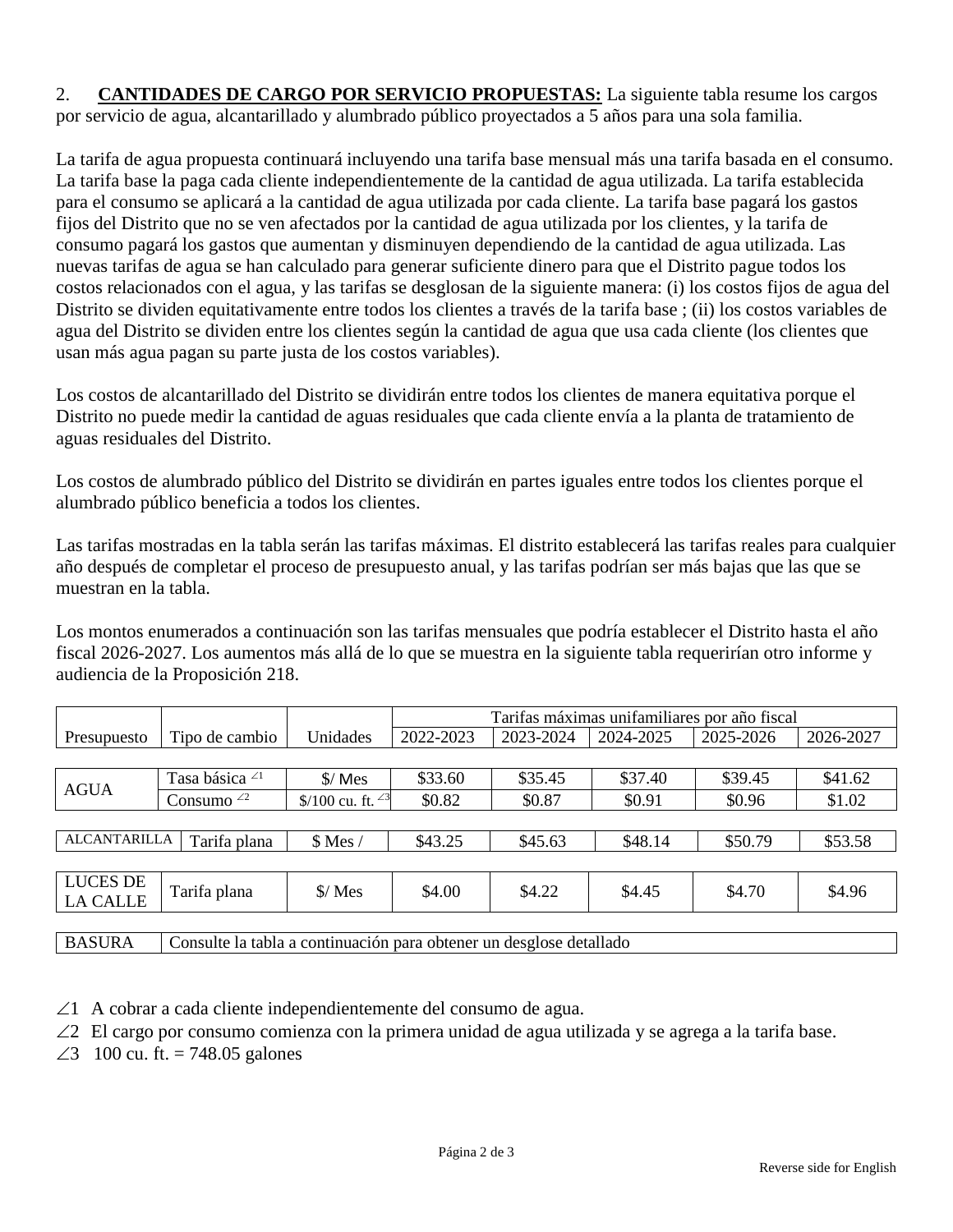#### 3. **PROPOSED GARBAGE SERVICE CHARGE AMOUNTS:** Presented below is a table summarizing the maximum 5-year garbage service charges.

The District's garbage collection costs are based upon the fees charged by Mid-Valley Disposal to collect a customer's garbage.

Mid-Valley Disposal's rates increase each year in accordance with the contract that it has signed with the District.

| <b>DESCRIPTION</b>                     | 2022-2023 | 2023-2024 | 2024-2025 | 2025-2026 | 2026-2027 |
|----------------------------------------|-----------|-----------|-----------|-----------|-----------|
| 1 BROWN CAN                            | \$19.98   | \$21.08   | \$21.14   | \$22.30   | \$23.53   |
| 1 BROWN CAN (SENIOR<br>RATE)           | \$18.56   | \$19.58   | \$19.63   | \$20.71   | \$21.85   |
| <b>2 BROWN CANS</b>                    | \$31.42   | \$33.15   | \$33.24   | \$35.07   | \$37.00   |
| 3 BROWN CANS & 1 BLUE<br>CAN           | \$42.85   | \$45.21   | \$45.34   | \$47.83   | \$50.47   |
| ADDITIONAL TRASH CAN                   | \$11.44   | \$12.07   | \$12.10   | \$12.77   | \$13.47   |
| <b>COMMERCIAL CANS</b>                 | \$26.83   | \$28.30   | \$28.39   | \$29.95   | \$31.59   |
| 1 YD BIN                               | \$61.17   | \$64.53   | \$64.72   | \$68.28   | \$72.03   |
| 1 YD BIN-TWICE A WEEK                  | \$104.82  | \$110.59  | \$110.91  | \$117.01  | \$123.44  |
| 1-1/2 YD BIN                           | \$69.76   | \$73.59   | \$73.80   | \$77.86   | \$82.15   |
| 2 YD BIN                               | \$75.47   | \$79.63   | \$79.85   | \$84.25   | \$88.88   |
| 2 YD BIN + 1 CAN ONCE A<br><b>WEEK</b> | \$86.91   | \$91.69   | \$91.95   | \$97.01   | \$102.35  |
| 2 YD BIN WITH LOCK                     | \$91.30   | \$96.32   | \$96.60   | \$101.91  | \$107.52  |
| 2 YD BIN-TWICE A WEEK                  | \$127.72  | \$134.74  | \$135.13  | \$142.56  | \$150.40  |
| 3 YD BIN                               | \$96.94   | \$102.28  | \$102.57  | \$108.21  | \$114.16  |
| <b>3 YD BIN WITH LOCK</b>              | \$112.77  | \$118.97  | \$119.31  | \$125.87  | \$132.80  |
| <b>3 YD BIN - TWICE A WEEK</b>         | \$156.35  | \$164.95  | \$165.42  | \$174.52  | \$184.12  |
| 3 YD BIN - 3X WEEK                     | \$261.53  | \$275.92  | \$276.71  | \$291.93  | \$307.99  |
| 4 YD BIN                               | \$118.41  | \$124.93  | \$125.28  | \$132.17  | \$139.44  |
| <b>4 YD WITH LOCK</b>                  | \$134.24  | \$141.62  | \$142.03  | \$149.84  | \$158.08  |
| 6 YD BIN - 3X WEEK                     | \$320.93  | \$338.58  | \$339.55  | \$358.23  | \$377.93  |
| <b>RENT A BIN</b>                      | \$99.11   | \$104.56  | \$104.86  | \$110.62  | \$116.71  |